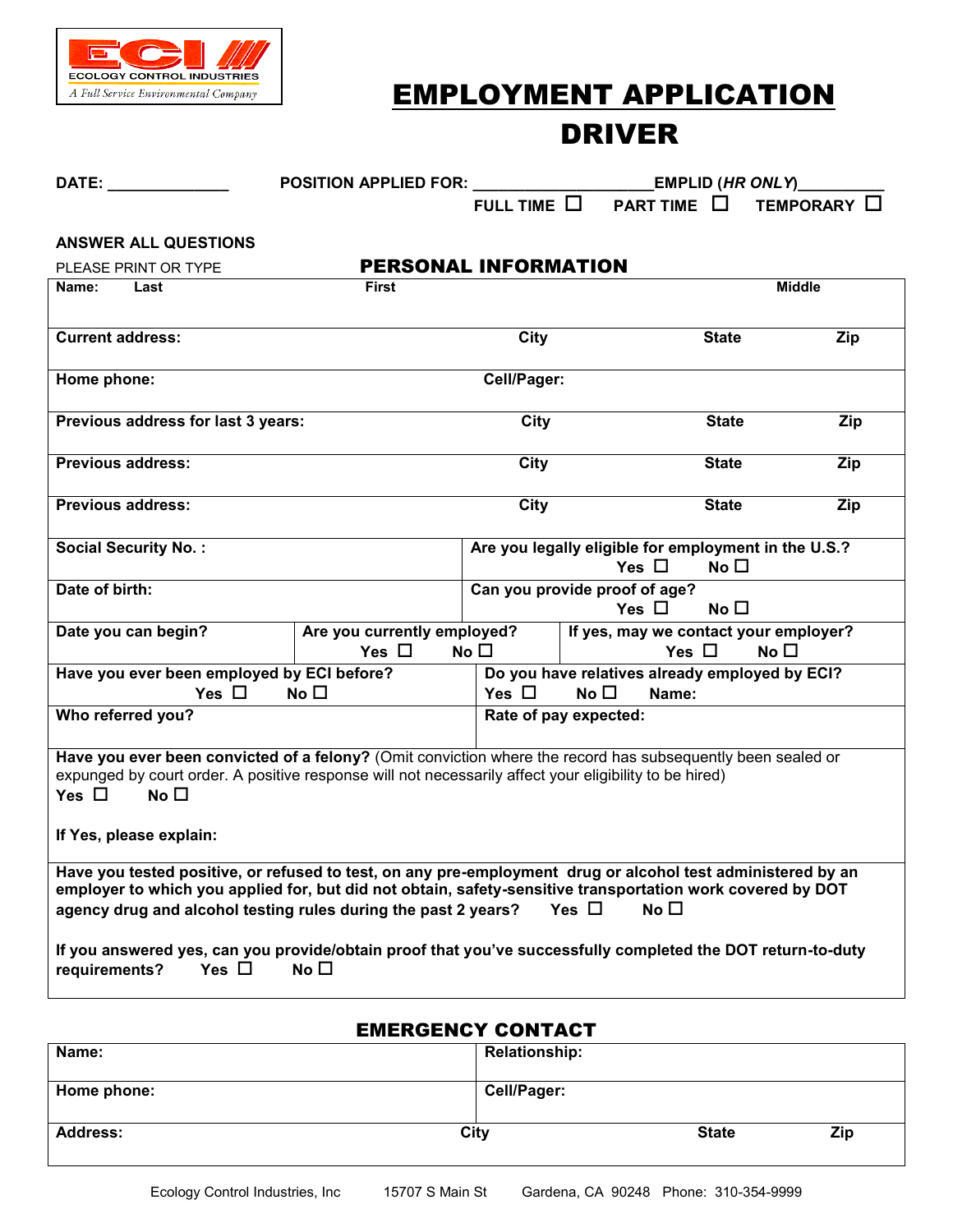All driver applicants to drive in interstate commerce must provide the following information on all employers during the preceding 3 years, List complete mailing address, street number, city, state and zip code.

Applicants to drive a commercial motor vehicle\* in intrastate or interstate commerce shall also provide an additional 7 years of information on those employers for whom the applicant operated such vehicle. (NOTE: List employers in reverse order, starting with the most recent. Add another sheet as necessary).

\**Includes vehicles having a GVWR of 26,001 lbs. or more, vehicles designed to transport 15 or more passengers, or any size vehicle used to transport hazardous materials in a quantity requiring placarding.*

#### EMPLOYMENT HISTORY

| Company name:                                     |                                                   |                                                 |              |     |
|---------------------------------------------------|---------------------------------------------------|-------------------------------------------------|--------------|-----|
| Address:                                          |                                                   | City                                            | <b>State</b> | Zip |
| <b>Employment Dates</b><br>(State month and year) | <b>Gross Earnings</b><br><b>Start:</b><br>Ending: | <b>Reason for leaving:</b><br><b>Job Title:</b> |              |     |
| From:<br>To:                                      |                                                   |                                                 |              |     |
| <b>Name of Supervisor:</b>                        |                                                   | <b>Phone No.:</b>                               |              |     |

| <b>Address:</b>            |                       | City                       | <b>State</b> | <b>Zip</b> |
|----------------------------|-----------------------|----------------------------|--------------|------------|
| <b>Employment Dates</b>    | <b>Gross Earnings</b> | <b>Reason for leaving:</b> |              |            |
| (State month and year)     | Start:<br>Ending:     | <b>Job Title:</b>          |              |            |
| From:<br>To:               |                       |                            |              |            |
| <b>Name of Supervisor:</b> |                       | <b>Phone No.:</b>          |              |            |

| Company name:                                     |                                        |                            |              |     |
|---------------------------------------------------|----------------------------------------|----------------------------|--------------|-----|
| Address:                                          |                                        | City                       | <b>State</b> | Zip |
| <b>Employment Dates</b><br>(State month and year) | <b>Gross Earnings</b><br><b>Start:</b> | <b>Reason for leaving:</b> |              |     |
| From:<br>To:                                      | Ending:                                | <b>Job Title:</b>          |              |     |
| <b>Name of Supervisor:</b>                        |                                        | <b>Phone No.:</b>          |              |     |

| <b>Address:</b>                                   |                                        | City                       | <b>State</b> |     |
|---------------------------------------------------|----------------------------------------|----------------------------|--------------|-----|
|                                                   |                                        |                            |              | Zip |
| <b>Employment Dates</b><br>(State month and year) | <b>Gross Earnings</b><br><b>Start:</b> | <b>Reason for leaving:</b> |              |     |
|                                                   | Ending:                                | <b>Job Title:</b>          |              |     |
| From:<br>To:                                      |                                        |                            |              |     |
| <b>Name of Supervisor:</b>                        |                                        | <b>Phone No.:</b>          |              |     |

| <b>Company name:</b>                              |                                                   |                                                 |              |     |
|---------------------------------------------------|---------------------------------------------------|-------------------------------------------------|--------------|-----|
| Address:                                          |                                                   | City                                            | <b>State</b> | Zip |
| <b>Employment Dates</b><br>(State month and year) | <b>Gross Earnings</b><br><b>Start:</b><br>Ending: | <b>Reason for leaving:</b><br><b>Job Title:</b> |              |     |
| From:<br>To:<br><b>Name of Supervisor:</b>        |                                                   | <b>Phone No.:</b>                               |              |     |
|                                                   |                                                   |                                                 |              |     |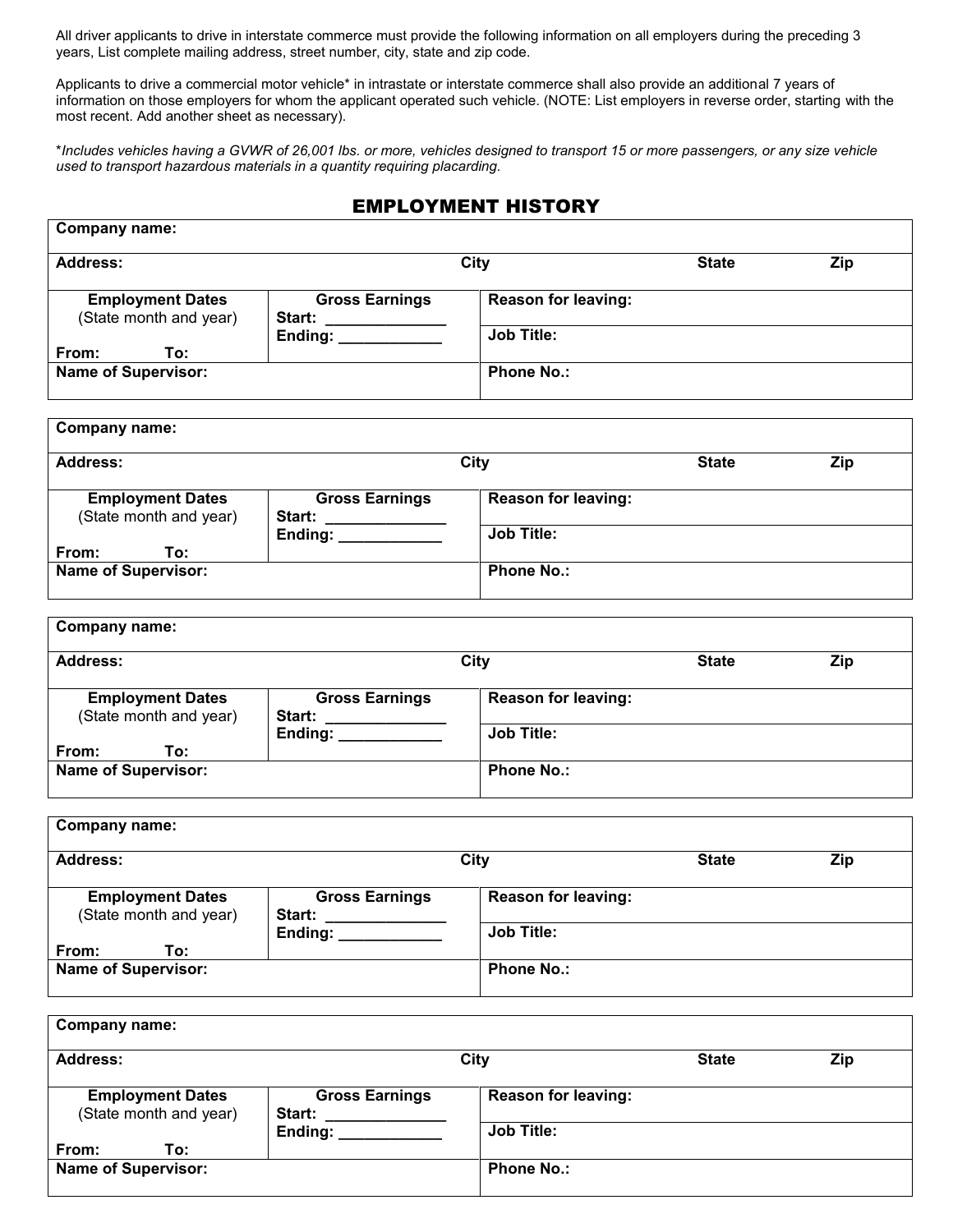## EMPLOYMENT HISTORY (*Continued*)

| <b>Company name:</b>                              |                                        |                            |              |            |
|---------------------------------------------------|----------------------------------------|----------------------------|--------------|------------|
| <b>Address:</b>                                   |                                        | <b>City</b>                | <b>State</b> | <b>Zip</b> |
| <b>Employment Dates</b><br>(State month and year) | <b>Gross Earnings</b><br><b>Start:</b> | <b>Reason for leaving:</b> |              |            |
|                                                   | Ending:                                | <b>Job Title:</b>          |              |            |
| From:<br>To:                                      |                                        |                            |              |            |
| <b>Name of Supervisor:</b>                        |                                        | <b>Phone No.:</b>          |              |            |
|                                                   |                                        |                            |              |            |

| <b>Company name:</b>                              |                                        |                            |              |            |
|---------------------------------------------------|----------------------------------------|----------------------------|--------------|------------|
| Address:                                          |                                        | City                       | <b>State</b> | <b>Zip</b> |
| <b>Employment Dates</b><br>(State month and year) | <b>Gross Earnings</b><br><b>Start:</b> | <b>Reason for leaving:</b> |              |            |
|                                                   | Ending:                                | <b>Job Title:</b>          |              |            |
| From:<br>To:<br><b>Name of Supervisor:</b>        |                                        | <b>Phone No.:</b>          |              |            |

| <b>Company name:</b>                              |                                 |                            |              |            |
|---------------------------------------------------|---------------------------------|----------------------------|--------------|------------|
| <b>Address:</b>                                   |                                 | City                       | <b>State</b> | <b>Zip</b> |
| <b>Employment Dates</b><br>(State month and year) | <b>Gross Earnings</b><br>Start: | <b>Reason for leaving:</b> |              |            |
| From:<br>To:                                      | Ending:                         | <b>Job Title:</b>          |              |            |
| <b>Name of Supervisor:</b>                        |                                 | <b>Phone No.:</b>          |              |            |

## REFERENCES

| Name:                    | <b>Present Organization:</b> | <b>Position/Title</b> |
|--------------------------|------------------------------|-----------------------|
| <b>Work Association:</b> | City/State:                  | <b>Phone No.:</b>     |

| Name:                    | <b>Present Organization:</b> | <b>Position/Title</b> |
|--------------------------|------------------------------|-----------------------|
| <b>Work Association:</b> | City/State:                  | <b>Phone No.:</b>     |

| Name:                    | <b>Present Organization:</b> | <b>Position/Title</b> |
|--------------------------|------------------------------|-----------------------|
| <b>Work Association:</b> | City/State:                  | <b>Phone No.:</b>     |

## EDUCATION

| Name and Location of School    | <b>Course of Study</b> | Did you graduate?          | Degree or Diploma |
|--------------------------------|------------------------|----------------------------|-------------------|
| <b>High School</b>             |                        | No $\square$<br>Yes $\Box$ |                   |
| <b>College or Trade School</b> |                        | No $\square$<br>Yes $\Box$ |                   |
|                                |                        | No $\square$<br>Yes $\Box$ |                   |
|                                |                        | No $\square$<br>Yes $\Box$ |                   |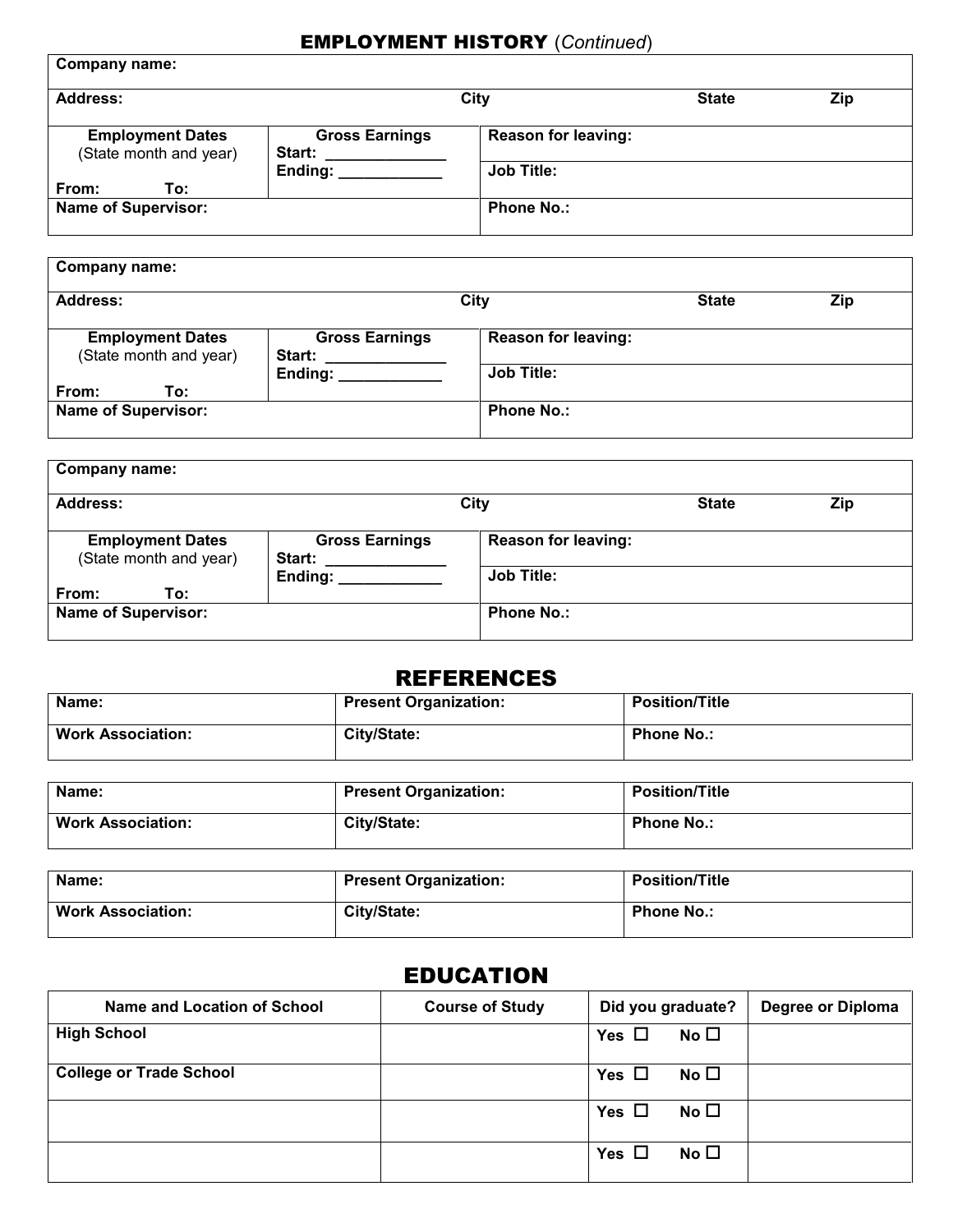## DRIVERS/EQUIPMENT OPERATORS/TECHNICIANS/LABORERS

Please supply us with driver's license, DMV printout, Medical Card, Certificates of Training (40-hour training, welding card, etc.) and any other documents which may apply, to photocopy and attach to your application for employment.

| Types of equipment/vehicles operated | Size/Type | <b>Years of experience</b> |
|--------------------------------------|-----------|----------------------------|
|                                      |           |                            |
|                                      |           |                            |
|                                      |           |                            |

#### **DRIVING EXPERIENCE** (If none, write None)

| <b>Class of Equipment</b> | <b>Type of Equipment</b> | <b>Dates</b> |    | <b>Approx. No. of Miles</b> |
|---------------------------|--------------------------|--------------|----|-----------------------------|
|                           | (Van, Tank, Flat, etc.)  | <b>From</b>  | Τo | (Total)                     |
| <b>Straight Truck</b>     |                          |              |    |                             |
| Tractor & Semi-Trailer    |                          |              |    |                             |
| Tractor - Two Trailer     |                          |              |    |                             |
| Motor coach - School Bus  |                          |              |    |                             |
| Other                     |                          |              |    |                             |

List states operated in for the last 5 years \_\_\_\_\_\_\_\_\_\_\_\_\_\_\_\_\_\_\_\_\_\_\_\_\_\_\_\_\_\_\_\_\_\_\_\_\_\_\_\_\_\_\_\_\_\_\_\_\_\_\_\_\_\_\_\_\_\_\_\_\_\_\_

Show special course or training that will help you as a driver \_\_\_\_\_\_\_\_\_\_\_\_\_\_\_\_\_\_\_\_\_\_\_\_\_\_\_\_\_\_\_\_\_\_\_\_\_\_\_\_\_\_\_\_\_\_\_\_

| Which safe driving awards do you hold and from whom? |  |
|------------------------------------------------------|--|
|                                                      |  |

## DRIVER LICENSE QUALIFICATIONS

| State                  |  |
|------------------------|--|
| License No.            |  |
| Type <sub>1</sub>      |  |
| <b>Expiration Date</b> |  |

| Have you ever been denied a license, permit or privilege to operate a motor vehicle? | Yes $\Box$ | No $\Box$ |  |
|--------------------------------------------------------------------------------------|------------|-----------|--|
| Has any license, permit or privilege ever been suspended or revoked?                 | Yes $\Box$ | No $\Box$ |  |
| If the answer to either question is YES, attach statement, giving details.           |            |           |  |

#### ACCIDENT RECORD (Past 3 years – If none, write None)

| <b>Date</b> | <b>Nature of Accident</b><br>(Head-on, Rear-end, Upset, etc.) | <b>Fatalities</b> | <b>Injuries</b> |
|-------------|---------------------------------------------------------------|-------------------|-----------------|
|             |                                                               |                   |                 |
|             |                                                               |                   |                 |
|             |                                                               |                   |                 |

### TRAFFIC CONVICTIONS (Past 3 years – If none, write None)

| <b>Date</b> | Location | Charge | <b>Penalty</b> |
|-------------|----------|--------|----------------|
|             |          |        |                |
|             |          |        |                |
|             |          |        |                |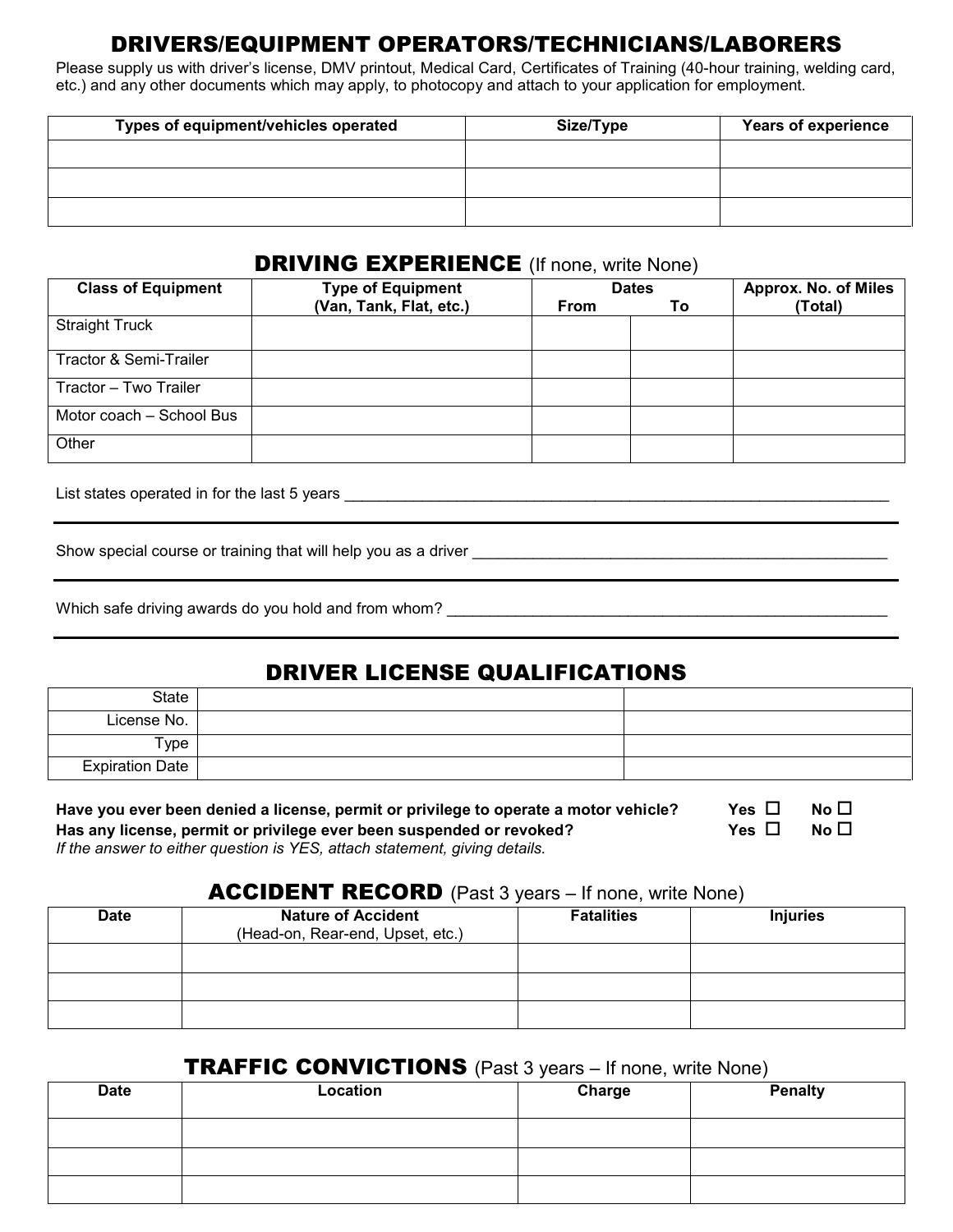## COMMENTS

Please list any other abilities (e.g., shorthand and typing speeds, computer skills and volunteer experience as applicable). Also list publications and patents. Please complete any information you feel pertains to the position you are applying for.

## SUBSTANCE ABUSE POLICY

It is ECI's policy to maintain a work environment free of substance abuse. This policy applies to all current and prospective employees. In order to preserve employee fitness for duty and the safety of employees and others, drug screening is a requirement for all prospective employees and may be required of current employees in situations as prescribed by policy. All employment offers are contingent upon the applicant successfully passing a drug screen; applicants who fail this drug screen will not be eligible for employment at ECI.

## TERMS AND AGREEMENTS

This certifies that this application was completed by me and that all entries on it and information in it are true and complete to the best of my knowledge.

I authorize you to make such investigations and inquiries of my personal employment, financial or medical history and other related matters as may be necessary in arriving at an employment decision (Generally, inquiries and other related matters as may be necessary in arriving at an employment decision; In general, inquiries regarding medical history will be made only if and after a conditional offer of employment has been extended). I hereby release employers, schools, health care providers and other persons from all liability in responding to inquiries and releasing information in connection with my application.

In the event of employment, I understand that false or misleading information given in my application or interview(s) may result in discharge. I understand, also, that I am required to abide by all rules and regulations of ECI.

In consideration for my employment, I agree to conform to the rules and regulations of the company. I acknowledge that rules may be changed, withdrawn, added or interpreted at any time, at the company's sole option and without prior notice to me.

I understand, acknowledge and agree that employment at the Company is "at will". This means that both the Company and I have the right to terminate my employment at any time, with or without notice, and with or without cause. I further understand and agree that I may be demoted or disciplined, and the terms of my employment may be altered at any time, with or without cause, at the discretion of the Company. I understand that no representative of the Company has any authority to enter into any agreement for employment for any specified period of time, or to make any agreement or promise with respect to any personnel action, either before or after I accept employment, or to guarantee any benefits or terms or conditions of employment or to make any other agreement which is contrary to this understanding and employment being solely "at will". By signing this employment application I acknowledge that I have read and that I fully understand, acknowledge and agree to these terms.

I have read, understand and agree to the terms of this Agreement.

Signature **Date**